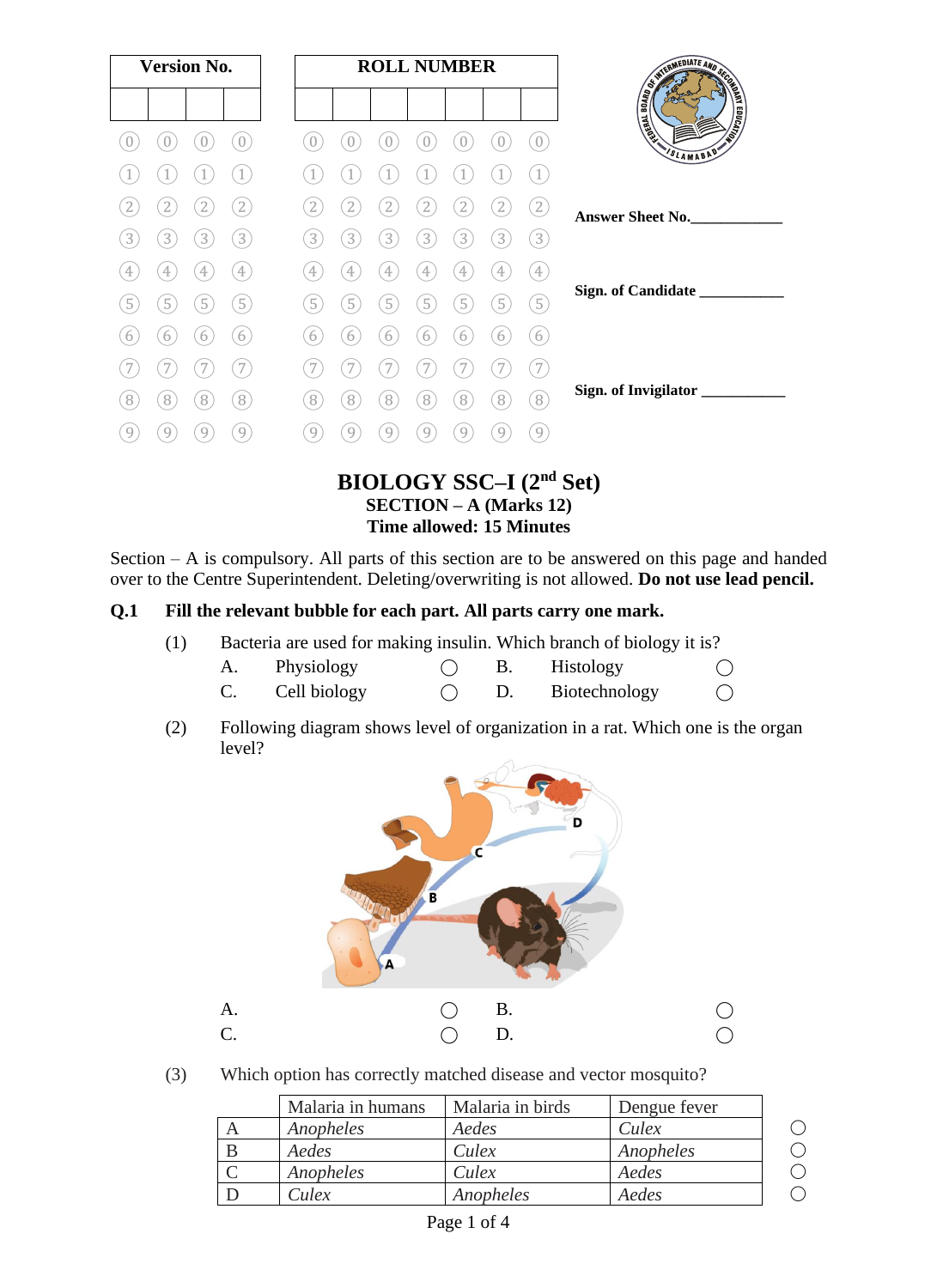(4) Which cell is a prokaryote?



(5) The diagrams show cells from different types of tissues (not drawn on scale). Which type of cell contracts when it is stimulated?



(6) Which of the following cell is at Metaphase I stage?





(7) The replication of chromosomes is represented below.



Page 2 of 4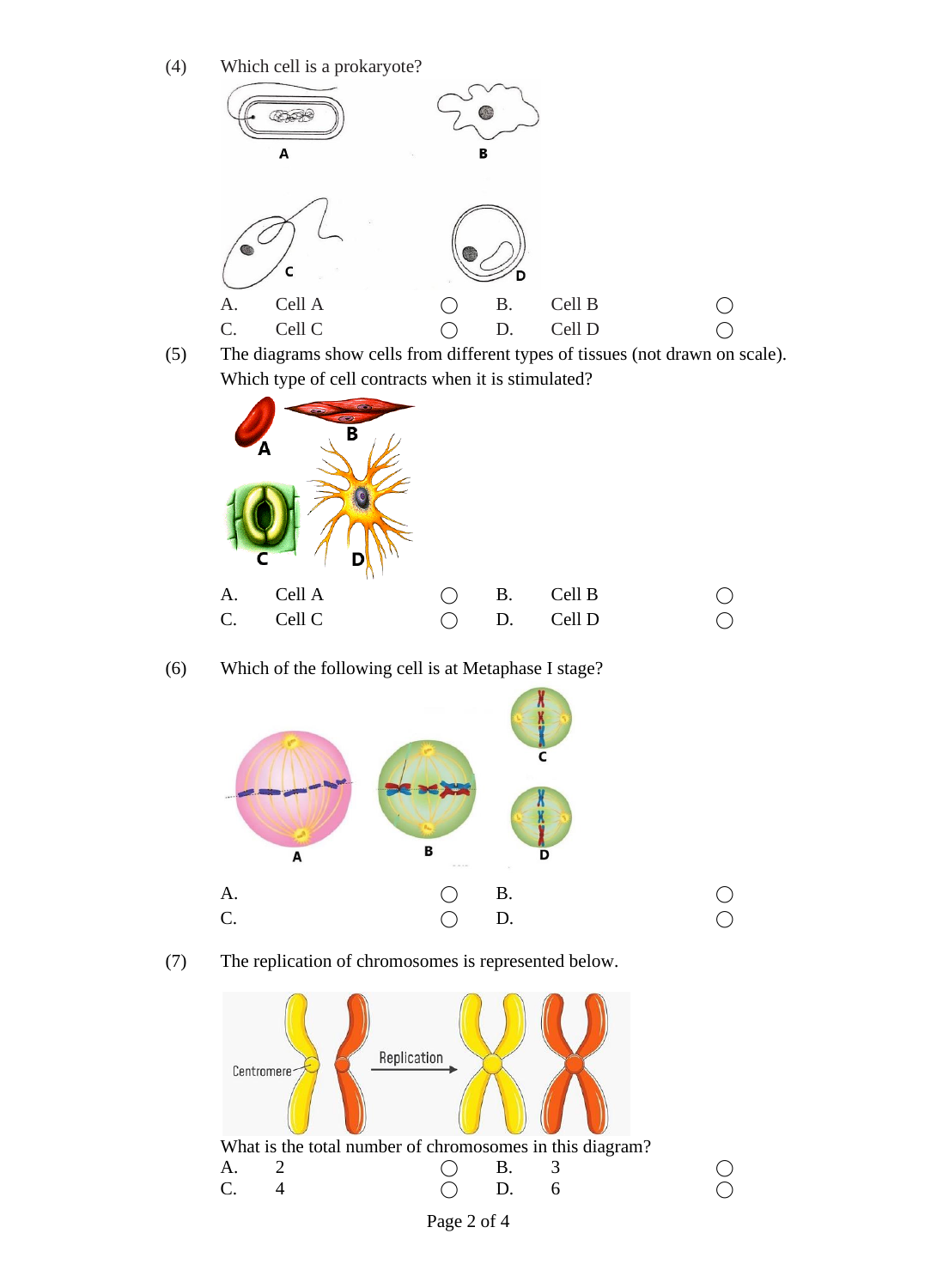

(9) The diagram shows a synthesis enzyme with substrates and product.



Which components will form enzyme substrate complex?

| A. | P, Q and S |  | B. P, Q and R            | $\bigcirc$ |
|----|------------|--|--------------------------|------------|
| C. | Q, R and S |  | D. $P, R \text{ and } S$ |            |

(10) The following equation for photosynthesis is incomplete.

$$
1 + \text{water } \frac{\text{light energy}}{2} \text{ glucose } + 3
$$

What do the numbers represent?

| Carbon dioxide | Oxygen      | Chlorophyll    |  |
|----------------|-------------|----------------|--|
| Carbon dioxide | Chlorophyll | Oxygen         |  |
| Oxygen         | Chlorophyll | Carbon dioxide |  |
| Chlorophyll    | )xygen      | Carbon dioxide |  |

(11) The diagram shows a pond weed in a test tube filled with water. Which conditions would cause the plant to produce more bubbles?

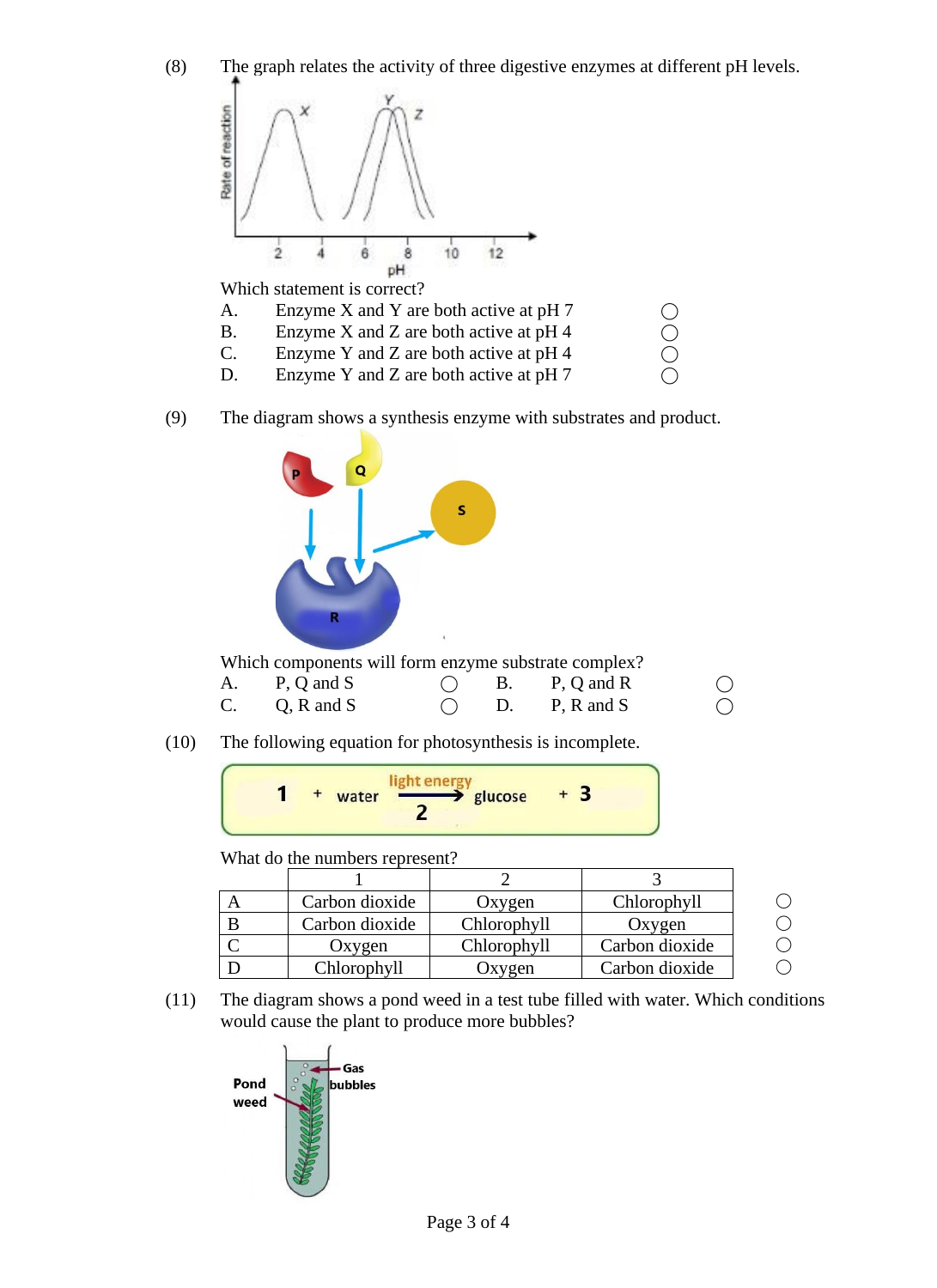| Dissolved carbon dioxide | ight          | Temperature |  |
|--------------------------|---------------|-------------|--|
| Present                  | <b>Bright</b> | Cool        |  |
| Present                  | <b>Bright</b> | Warm        |  |
| Present                  | )im           | Cool        |  |
| Absent                   | 'ım           | Warm        |  |

# (12) Which one of the following is atherosclerosis:

| A. | Breaking of the walls of the arteries           |  |
|----|-------------------------------------------------|--|
| В. | Widening of arteries                            |  |
| C. | Deposition of fats in the walls of the arteries |  |
| D. | Hardening of arteries                           |  |
|    |                                                 |  |

\_\_\_\_\_\_\_\_\_\_\_\_\_\_\_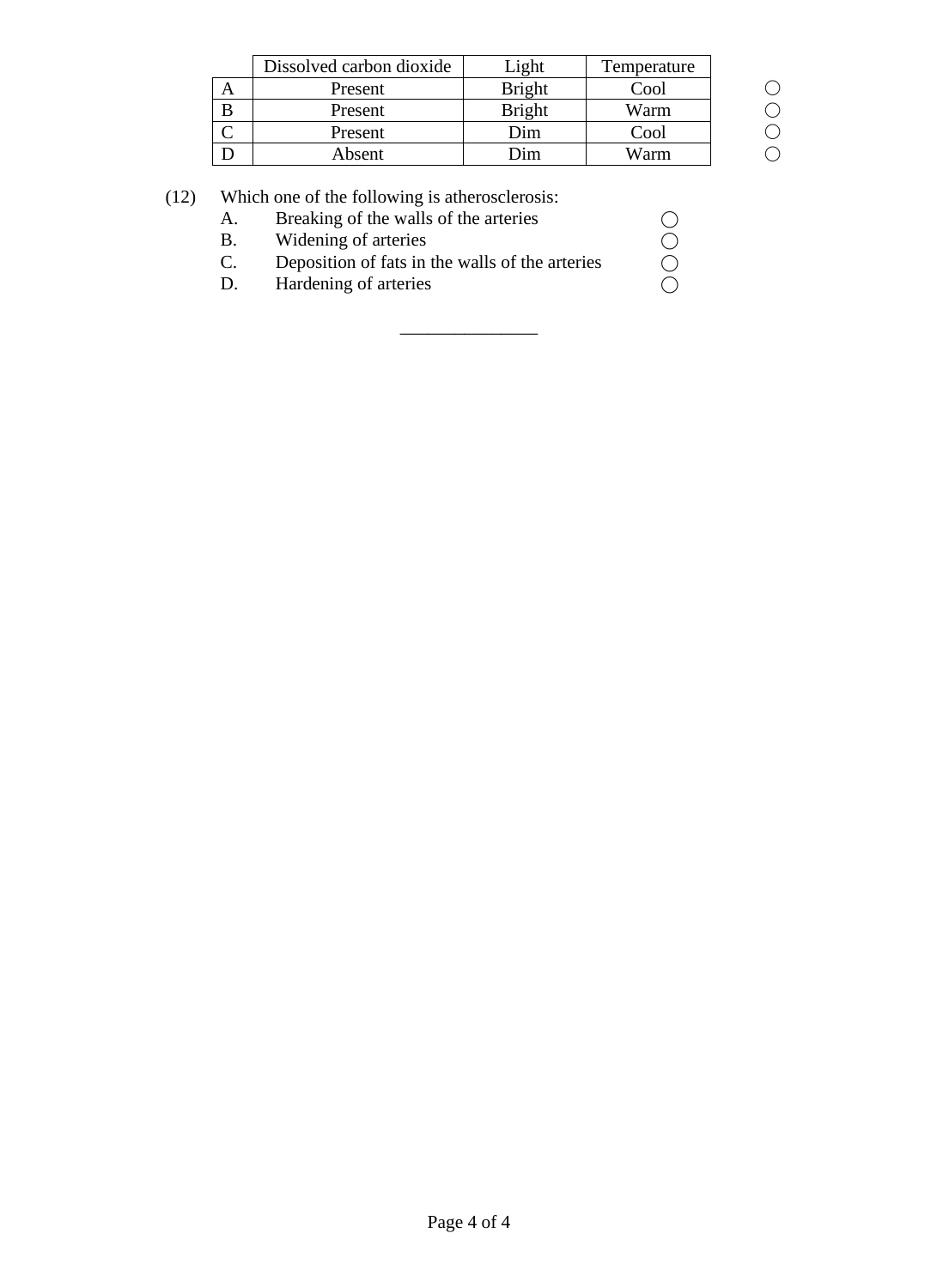

Federal Board SSC-I Examination Biology Model Question Paper (Curriculum 2006)

## Time allowed: 2.45 hours Total Marks: 53

Note: Answer any eleven parts from Section 'B' and attempt any two questions from Section 'C' on the separately provided answer book. Write your answers neatly and legibly.

## **SECTION – B** (Marks 33)

- Q.2 Attempt any **ELEVEN** parts from the following. All parts carry equal marks. Be brief and to the point. (11  $\times$  3 = 33)
	- i. The following diagram shows two colonial organisms.



When their cells were separated from each other, all cells were able to survive. Explain why?

- ii. What is filtration? Give example to clarify it.
- iii. Observations are mainly of two types i.e., qualitative and quantitative. Describe them with the help of examples.
- iv. Complete the following flow chart according to five kingdom classification system.



- v. Which tissue is responsible for the transport of water and dissolved substances in plants. Describe its structure.
- vi. In rapidly dividing cells which phase of cell cycle is reduced? Explain.
- vii. Visualize what safety factor is there in releasing the pepsin in its inactive form.
- viii. How does meiosis lead to variation in genes?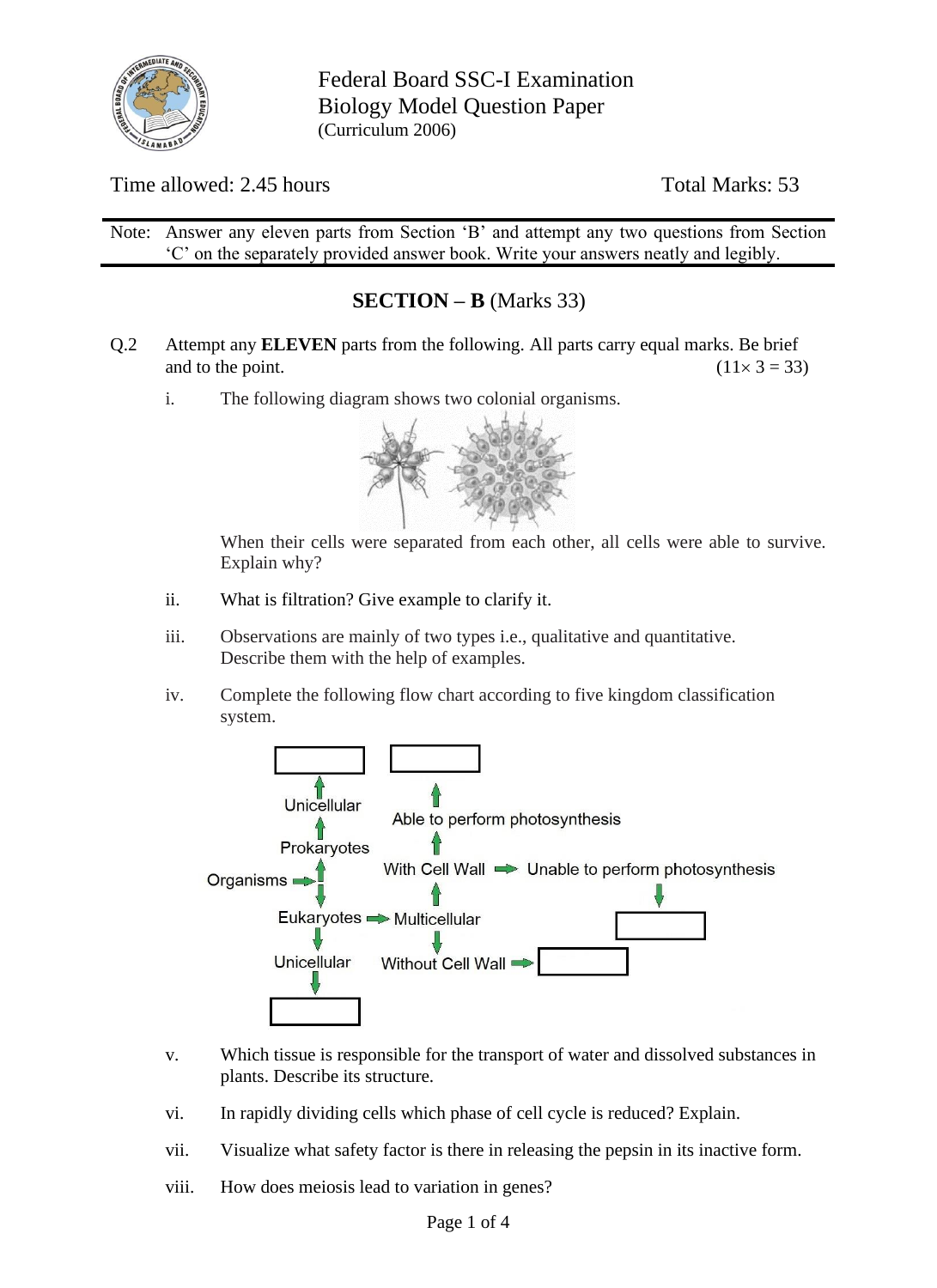- ix. According to induced fit model, the active site is flexible. Does it mean that any substrate can attach with this flexible active site? If not, then explain.
- x. Where are chromoplast and leucoplast found in plants? Write down their functions.
- xi. The diagram shows flow chart about types of cellular respiration.



- a. Name the products I and II
- b. Categorize the types of anaerobic respiration and give their importance.
- xii. Following table shows the names of three enzymes found in alimentary canal.Complete the Table by writing names of substrate and end- product for eachenzyme.

| Name of enzyme. | Substrate | End -product |
|-----------------|-----------|--------------|
| Protease        |           |              |
| Amylase         |           |              |
| Lipase          |           |              |

- xiii. A child caught a small jelly fish from ocean in a bottle. After reaching home he placed it in a bucket of tap water. What will happen to the cells of jelly fish?
- xiv. Draw a table showing names of any three arteries arising from dorsal aorta and the organ to which they supply blood.

| Name of arteries | Supply blood to the organ |
|------------------|---------------------------|
|                  |                           |
|                  |                           |
|                  |                           |

xv.



a. A graph is drawn for two reactions. Identify the graphs X or Y as catalyzed or non catalyzed reaction?

b. Support your answer with reasons.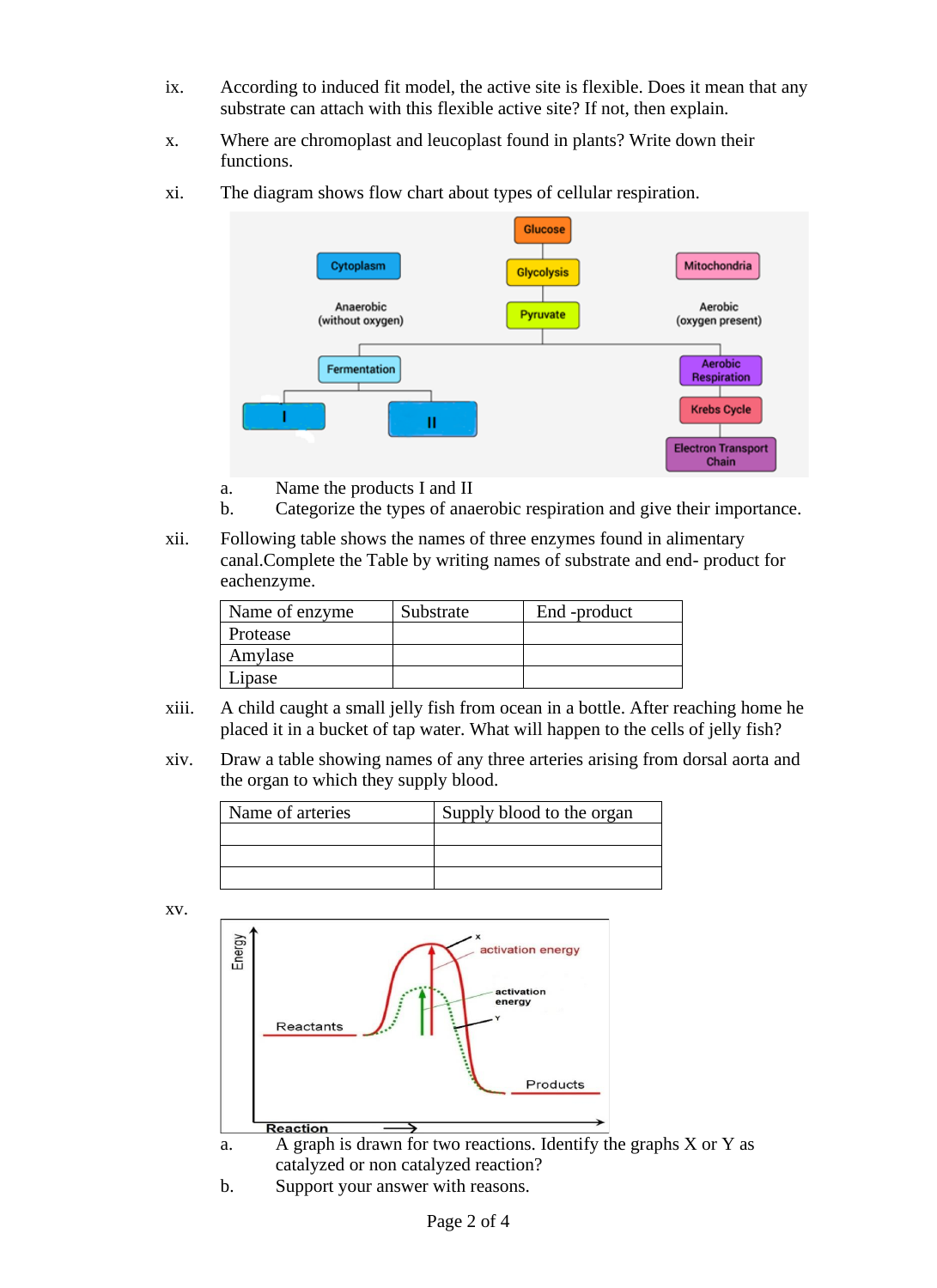## **SECTION – C** (Marks 20)

**Note:** Attempt any **TWO** questions. All questions carry equal marks.  $(2 \times 10 = 20)$ 

**Q.3 a. (2+1+2)**



- i. Name the structure and label it's A, B and C parts.
- ii. Mention its function in the digestive tract.<br>iii. Explain the absorption of:
- Explain the absorption of:
	- ► Glucose and amino acid
	- ► Fatty acids and glycerol
- **b.** The diagram shows four stages of heart beat. Identify the labelled diagram in which: **(5)**  $\qquad$



- 
- ii. Left atrium is relaxed
- iii. Aortic semilunar valve is open
- iv. Right ventricle is contracted
- v. Write the correct order for the stages of heart beat.
- **Q.4 a.** Answer the questions related to the given figure.  $(1+3+2)$

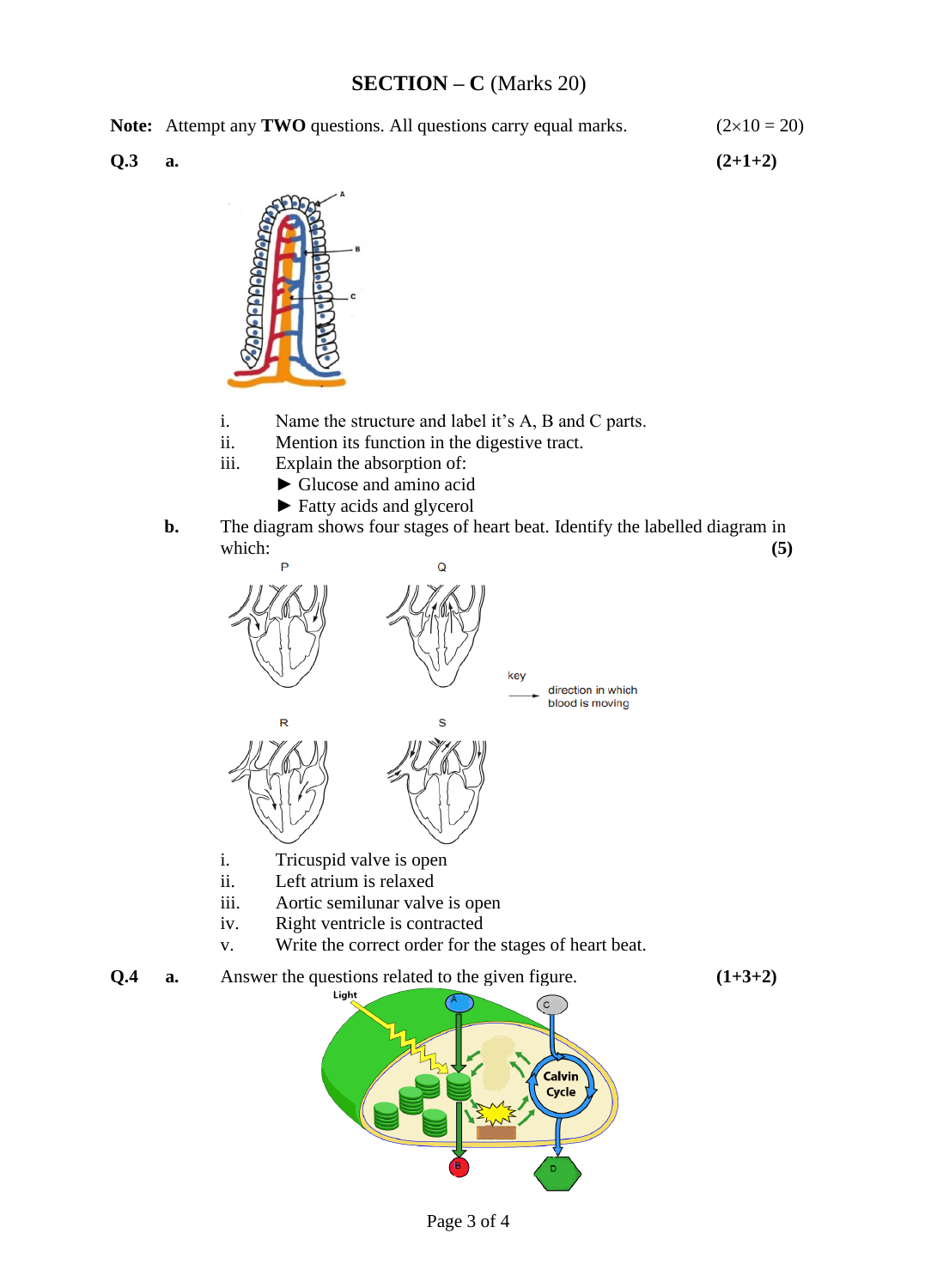- i. This figure is depicting the overview of photosynthesis. Identify the input A, B and output C, D of photosynthesis.
- ii. Enlist the events that take place in stroma of chloroplast with the help of flow chart.
- **b.** Observe following tissues. **(1.5+ 2.5)**



- i. Recognize the type of cells A, B & C.
- ii. Write characteristics of each of them.
- **Q.5 a.** Describe absorption of water and minerals in plants. Draw labelled internal structure of dicot root andshow the path of water uptake by arrows. **(3+2)**
	- **b.** i. Biodiversity plays important role in maintaining ecosystem. Enumerate the reasonsfor conservation of biodiversity. **(3+2)**
		- ii. What are the major issues we are facing in Pakistan for conserving biodiversity?

**\* \* \* \* \***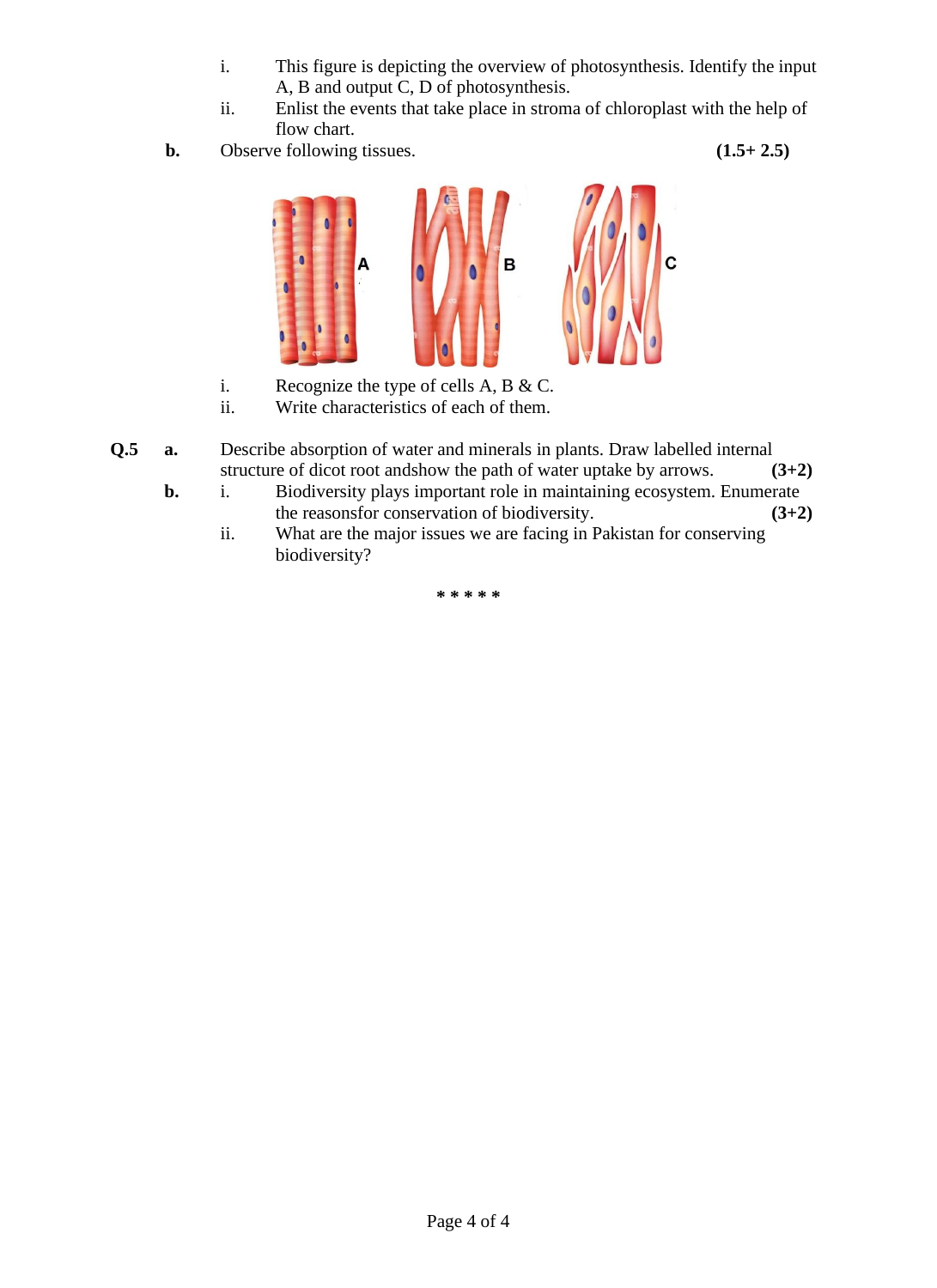# **BIOLOGY SSC-I (2nd Set)**

Student Learning Outcomes Alignment Chart (Curriculum 2006)

## **SECTION – A**

#### **Q.1**

- (1) Define the branches of biology i.e. morphology, anatomy, physiology, embryology, taxonomy, cell biology, histology, paleontology, environmental biology, biotechnology, socio-biology, parasitology, immunology, entomology, genetics, pharmacology.
- (2) Describe the level of organization of life (organelles, cells, tissues, organs and organ systems and individuals).
- (3) Describe the steps involved in biological method i.e. recognition of a biological problem,observation and identification, building up hypotheses, drawing deductions, devising experiments and inferring results (malaria as an example).
- (4) Assess the capabilities of Prokaryotic and Eukaryotic Cells, owing to the presence or absence of nucleus and mitochondria
- (5) Determine ways in which various types of cells contribute to the healthy functioning of the human body *(e.g., describe the roles of individual cells in nerves, muscle, blood, skin andbone).*
- (6) Describe the events taking place in Metaphase-I.
- (7) Predict the importance of S-phase of the Interphase.
- (8) Explain the effect of pH, temperature and concentration of substrate on the activity of anenzyme.
- (9) Describe, through equation, that enzyme substrate complex is formed and release of enzyme takes place after completing the reaction.
- (10) State the equation (in words or symbols) for photosynthesis.
- (11) Explain the concept of limiting factors in photosynthesis.
- (12) Define cardiovascular disorders and differentiate between Atherosclerosis andArteriosclerosis.

#### **SECTION – B**

### **Q.2**

- i. Compare cellular organization in organisms i.e. unicellular organization (*Amoeba*), colonial organization (*Volvox*) and multicellular organization (mustard and frog).
- ii. Describe the phenomena of diffusion, facilitated diffusion, osmosis, filtration, active transport, endocytosis and exocytosis.
- iii. Describe the steps involved in biological method i.e. recognition of a biological problem,observation and identification, building up hypotheses, drawing deductions, devising experiments and inferring results (malaria as an example).
- iv. Rationalize that Five-kingdom classification system better explains diversity of living organisms.
- v. Describe the major plant tissues i.e. simple tissues (meristematic tissues, permanent tissues) and compound tissues (xylem tissues and phloem tissues) in terms of their cell specificities, locations and functions.
- vi. Define Cell Cycle and describe its main phases i.e. Interphase and Division.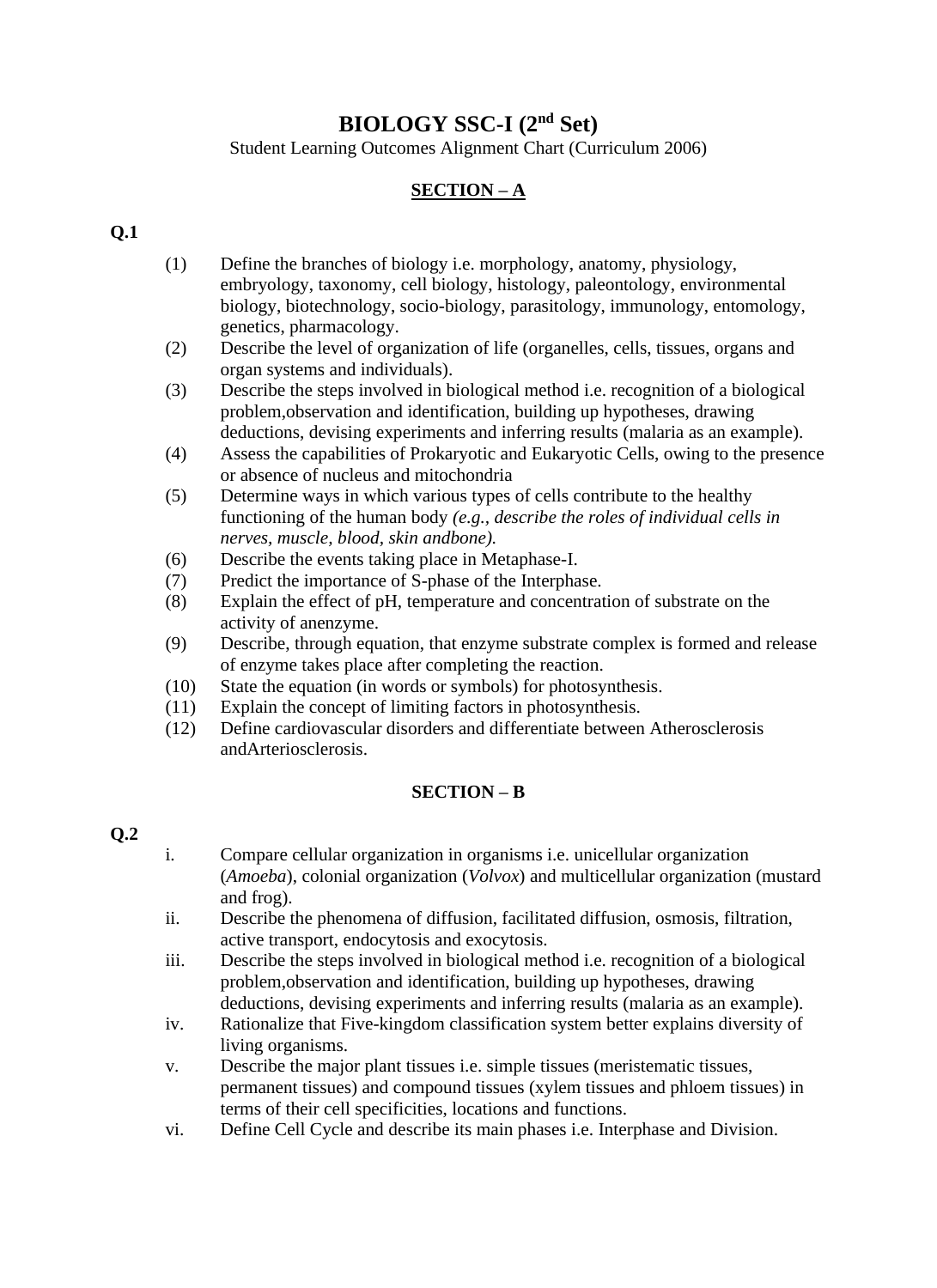- vii. Sort out the action of enzymes in specific regions of alimentary canal with respect to their substrates and their products.
- viii. Describe the significance of meiosis with reference to the recombination of genes that leads to variations.
- ix. Relate that specificity of enzyme is due to its shape.
- x. Assess the capabilities of animal and plant cell types, owing to the presence or absence of chloroplasts and cell wall.
- xi. Describe anaerobic respiration by means of word and symbol equation. Describe the importance of Anaerobic Respiration.
- xii. Sort out the action of enzymes in specific regions of alimentary canal, with respect to their substrates and products.
- xiii. Describe the phenomena of plasmolysis and explain its relationship with osmosis.
- xiv. Identify the main arteries and veins in charts, diagrams, models etc.
- xv. Describe the concept of energy of activation and how it is lowered by enzyme.

#### **SECTION – C**

- **Q.3 a.** Describe the structure of a villus, including the roles of capillaries and lacteals. Describe the significance of villi in increasing the internal surface area.
	- **b.** Describe the circulation of blood through atria and ventricles of the heart, explaining the role of the bicuspid, tricuspid and semilunar valves.
- **Q.4 a.** Outline the processes (Light and Dark reactions) involved in photosynthesis. **b.** Describe the major animal tissues (epithelial, connective, muscular and nervous) interms of their cell specificities, locations and functions.
- **Q.5 a.** Describe how roots take up water and mineral salts by active and passive absorption.
	- **b.** Enumerate the reasons for conservation of biodiversity. Describe some of the issues of conservation in Pakistan (especially with regard to deforestation and hunting).

\* \* \* \* \*